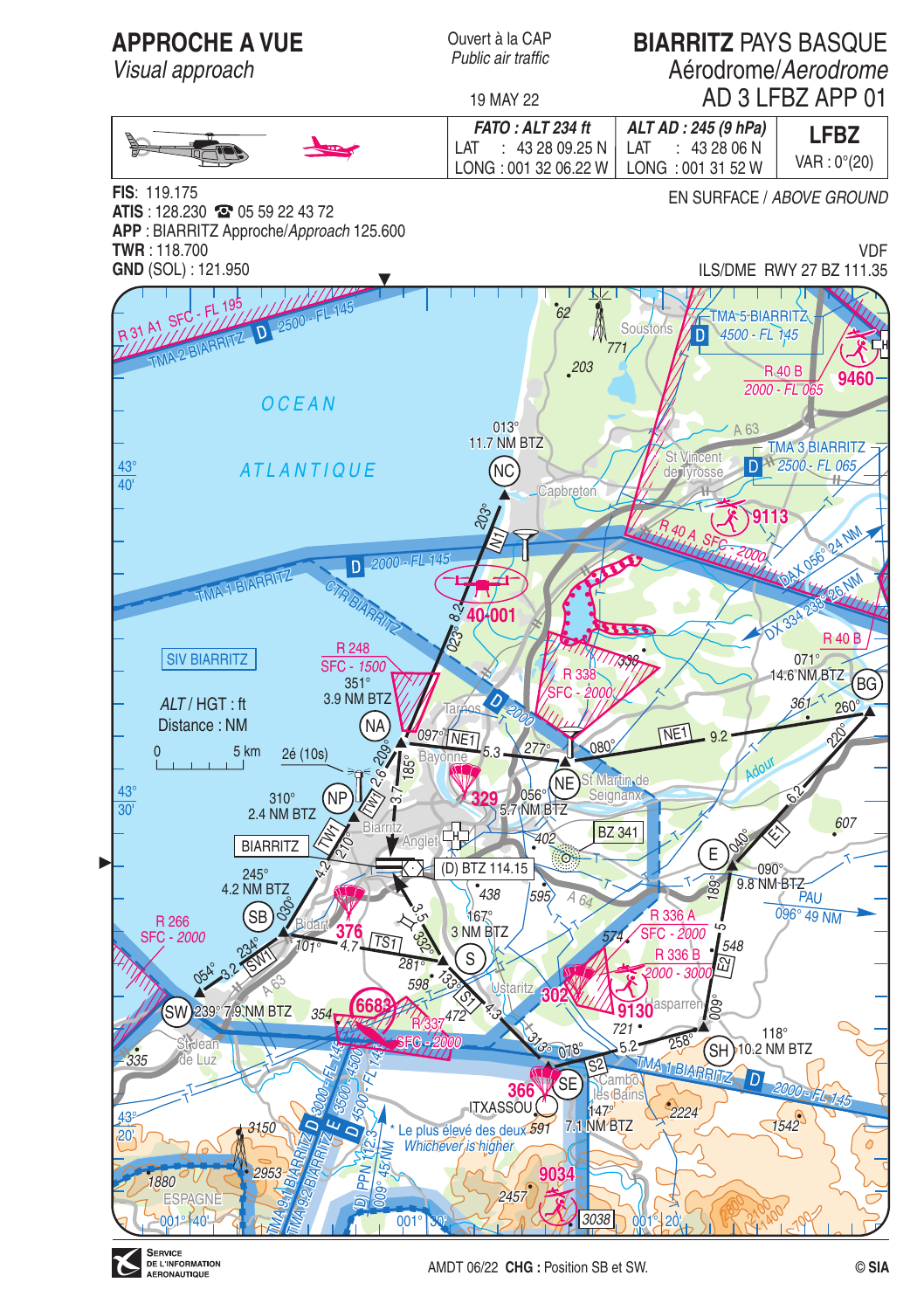**BIARRITZ PAYS BASQUE** Aérodrome/Aerodrome

# **ATTERRISSAGE A VUE**

Visual landing



### Aides lumineuses :

HI RWY 09/27. Ligne d'approche 420 m, feux à éclats séquentiels HI RWY 09

### Lighting aids:

LIH RWY 09/27. APCH line 420 m, sequenced flashing lights LIH  $RWY09$ 

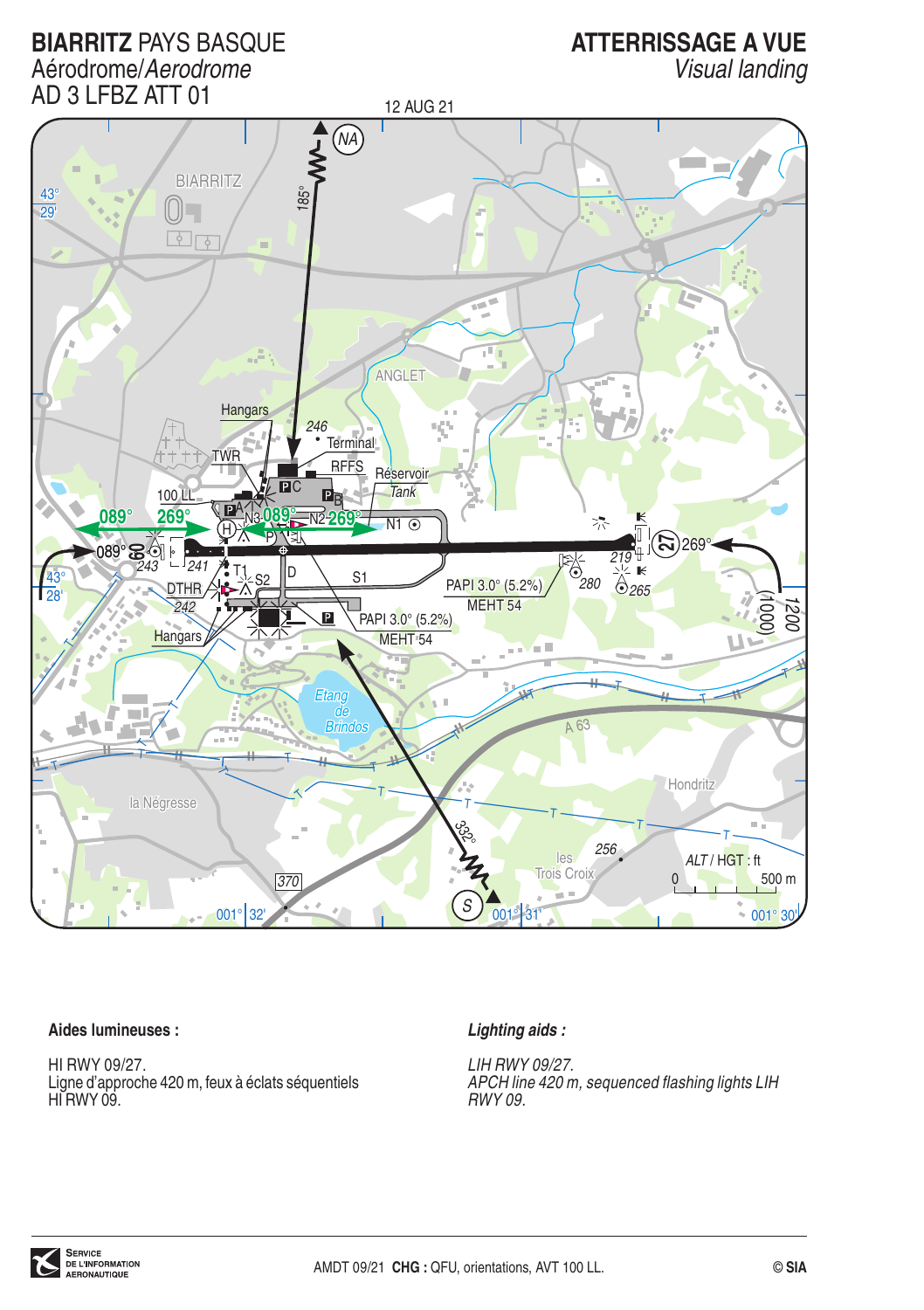# **AIRES DE STATIONNEMENT**

# Parking areas

# **BIARRITZ PAYS BASOLIF** AD 3 LEBZ APDC 01

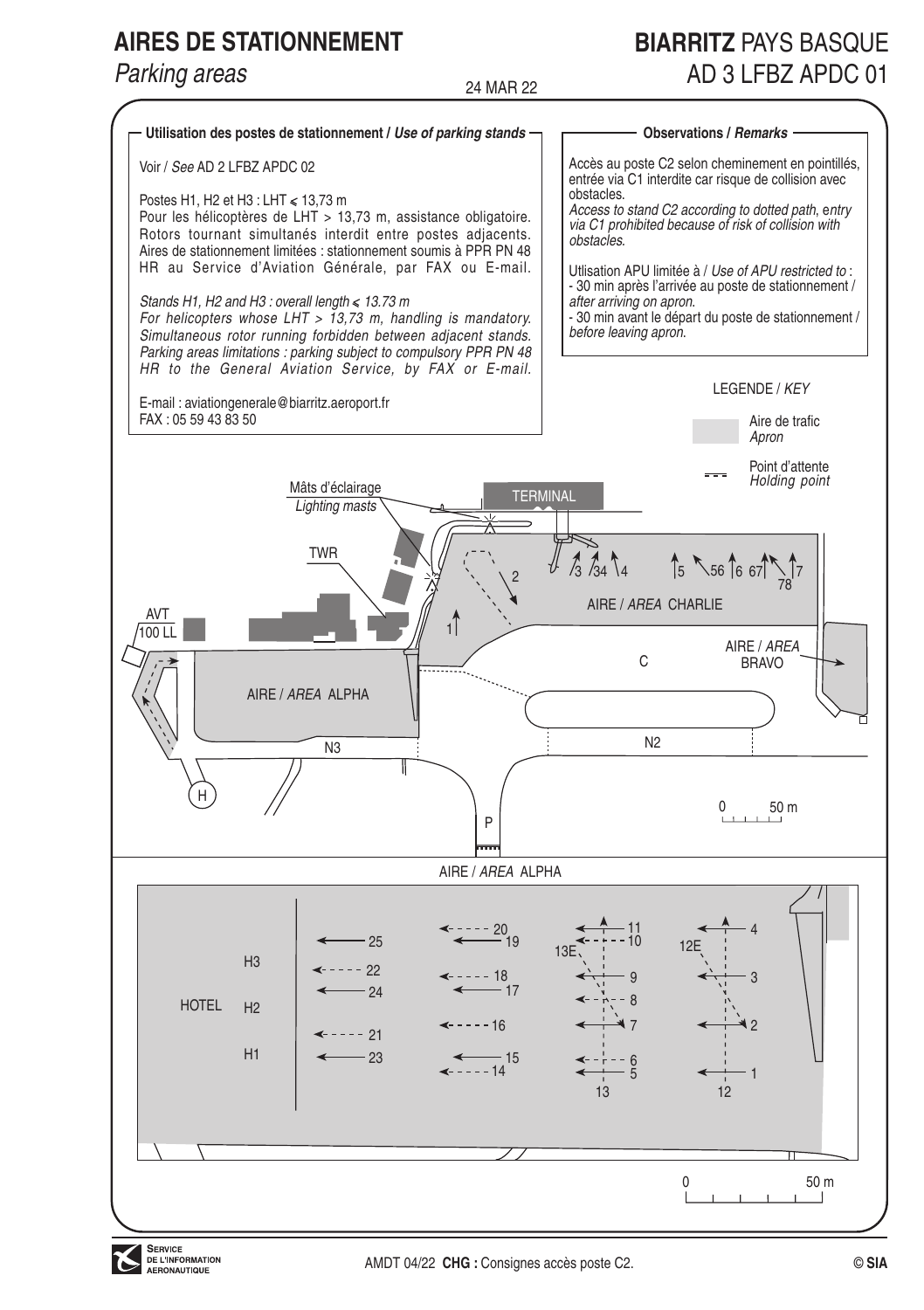# **BIARRITZ PAYS BASQUE** AD 3 I FBZ GMC 01

# **MOUVEMENTS A LA SURFACE**

Ground movements

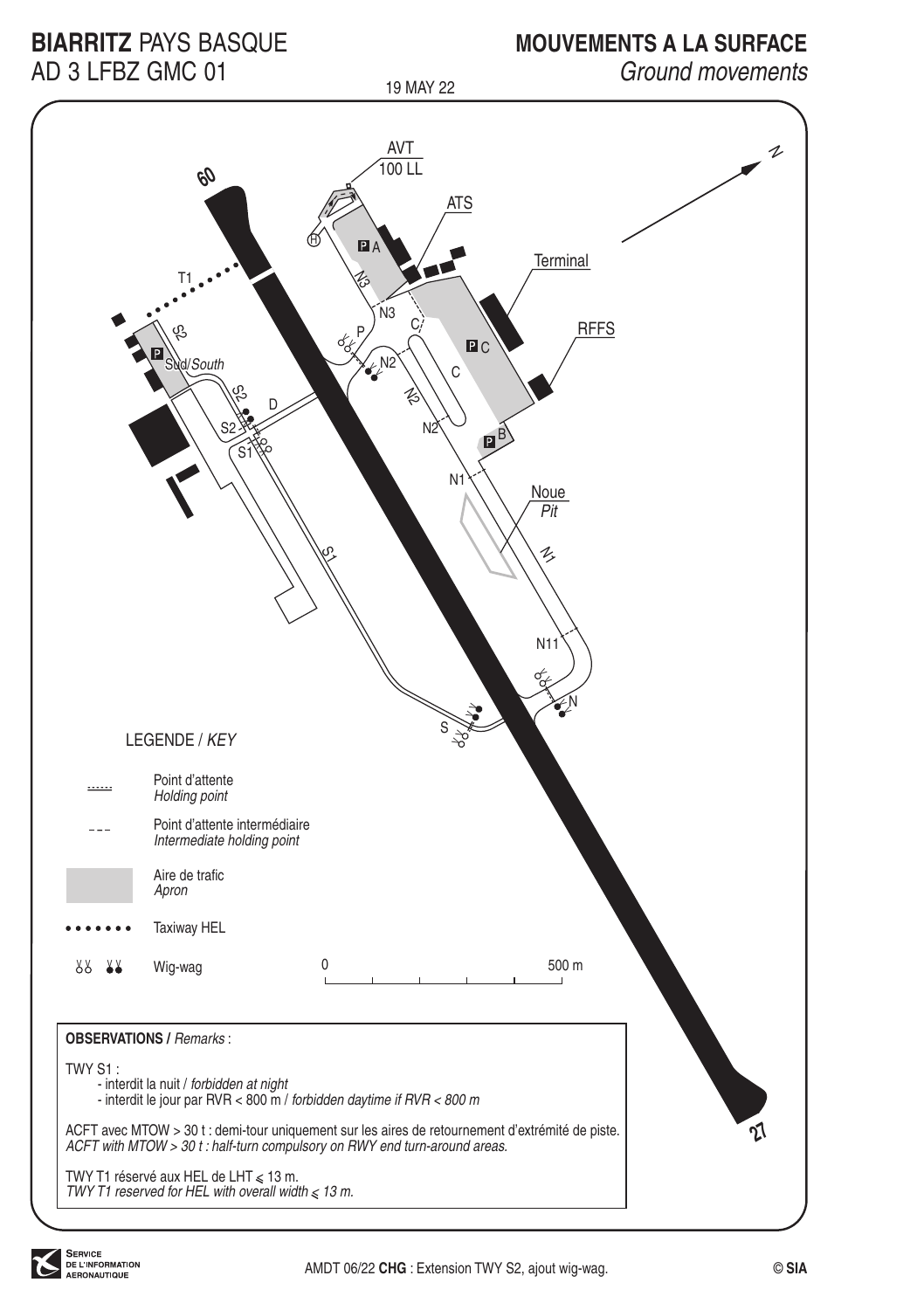

**Aérodrome / Aerodrome**

#### **Consignes particulières / Special instructions**

### **Conditions d'utilisation de l'hélistation**<br> **Helistation operating conditions**

Situation de la FATO : 288° / 330 m ARP LFBZ. FATO location : 288° / 330 m ARP LFBZ. Hélicoptère critique : LHT ≤ 13,73 m. AS 365 Dauphin.

Description de la FATO : carré de 21 m x 21 m Tarmac. FATO description : square 21 m x 21 m Tarmac.

L'hélistation n'est pas utilisable de nuit ou en conditions météo dégradées.

De nuit les hélicoptères se posent et décollent sur la By night helicopters land and take-off on active RWY. piste en service.

253 ft.

Au cours de l'approche vers l'hélistation, le survol des parkings et du TWY P est interdit en cas de présence d'un mobile.

Stationnement d'hélicoptères parkings Sud : restreint aux entreprises autorisées par l'exploitant.

Circulation entre la piste et les parkings Sud : Les hélicoptères de LHT ≤ 13 m doivent utiliser la voie de circulation à effet de sol (TWY T1).

Les hélicoptères doivent effectuer une translation via la ligne H pour circuler entre l'hélistation et le parking Alpha avec autorisation du contrôle.

Les hélicoptères de LHT > 13,73 m utilisent la piste en service comme point d'atterrissage, le roulage au sol s'effectue alors comme pour un avion.

### **Dangers à la navigation aérienne Air navigation hazards**

Site susceptible d'être envahi en quelques minutes par AD likely to be covered by sea haze in few minutes. la brume de mer.

### **Procédures et consignes particulières Procedures and special instructions**

Mise en route avec PPR PN 5MIN Start-up with PPR PN 5 MIN BIARRITZ SOL 121.950 MHZ. BIARRITZ SOL 121.950 MHZ.

L'usage du VOR est recommandé.  $Pilots$  are advised to use VOR.

Décollage et atterrissage simultanés PISTE/FATO interdits.

AVT 100LL : accès à l'installation uniquement par AVT 100 LL : access to the facility only by taxiing. roulage.

Critical helicopter : overall length  $\langle 13.73 \rangle$  m. AS 365 Dauphin.

Hélistation unusable on night or in bad weather conditions.

Pentes approche et décollage (Est et Ouest) : 4.5%. Approach and TKOF slopes (East and West) : 4.5%. Trouée Est : Obstacle balisé 080°/61m FATO, ALT : East funnel : Lit obstacle 080°/61m FATO, ALT : 253 ft.

> During approach to helistation, overfly the parkings and TWY P is prohibited when vehicle presence.

HEL PRKG South stands : reserved for company authorized by operator.

Movements between RWY and South aprons : HEL whose overall length < 13 m must use ground effect taxiway (TWY T1).

Helicopters have to execute a translation via line H to circulate between the helistation and PRKG Alpha with ATC clearance.

Helicopters with overall lenght > 13.73 m use active RWY like landing point, the ground-roll is executed like a plane.

Simultaneous RWY/FATO take-offs and landings prohibited.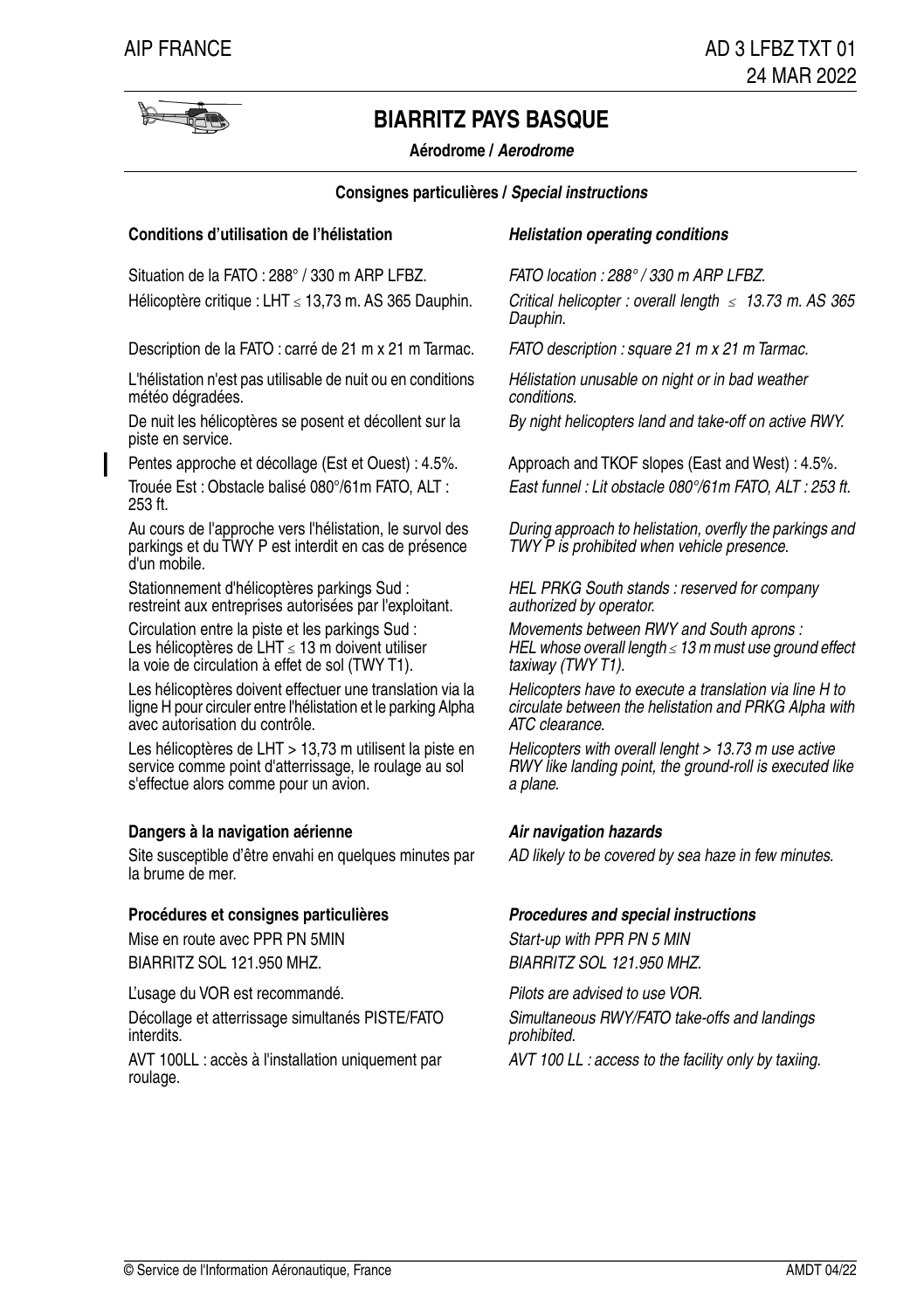

### **Aérodrome / Aerodrome**

#### **Points de compte rendu Reporting points**

|  | <b>Points</b> | Coordonnées<br>Coordinates | Noms<br>Names                                                                                   |
|--|---------------|----------------------------|-------------------------------------------------------------------------------------------------|
|  | <b>NC</b>     | 43°39'21"N - 001°26'54"W   | Capbreton : phare digue Nord / North sea wall beacon                                            |
|  | <b>NA</b>     | 43°31'49"N - 001°31'25"W   | Embouchure de l'Adour / Adour mouth                                                             |
|  | <b>NE</b>     | 43°31'11"N - 001°24'09"W   | Château d'eau / Water tower                                                                     |
|  | ВG            | 43°32'46"N - 001°11'42"W   | Bec-de-Gave - Confluent Adour / Gaves réunis                                                    |
|  | <b>SW</b>     | 43°24'06"N - 001°39'36"W   | Chapelle Nord baie de St-Jean-de-Luz<br>Chapel North St-Jean-de-Luz bay.                        |
|  | <b>SB</b>     | 43°25'56"N - 001°36'03"W   | Bidart - plage UHABIA / UHABIA beach                                                            |
|  | s             | 43°25'02"N - 001°29'41"W   | Colline Ste Barbe / Ste Barbe hill                                                              |
|  | <b>SE</b>     | 43°22'04"N - 001°25'21"W   | Cambo - Arnaga                                                                                  |
|  | E             | 43°28'00" N - 001°17'13" W | Intersection D936 et sortie n°4 autoroute A64<br>Intersection D936 and exit nr 4 of highway A64 |
|  | SΗ            | 43°23'06" N - 001°18'18" W | Hasparren centre bourg / Hasparren village centre                                               |
|  | ΝP            | 43°29'34" N - 001°33'09" W | Phare de Biarritz / Biarritz lighthouse                                                         |

### **Itinéraires VFR VFR tracks**

| <b>Itinéraires</b><br>Routes | <b>Points cheminement</b><br>Reporting points | Altitude de vol avion/helicoptère<br>Flight altitude ACFT / HEL       | Visibilité<br>Visibility |
|------------------------------|-----------------------------------------------|-----------------------------------------------------------------------|--------------------------|
| N1                           | NC-NA                                         | 1000 ft minimum                                                       |                          |
| NE <sub>1</sub>              | <b>BG-NE-NA</b>                               | 1000 ft minimum                                                       | ACFT 3000 m              |
| S1                           | SE-S                                          | 1200 ft minimum                                                       |                          |
| SW <sub>1</sub>              | SW-SB                                         | 1000 ft minimum                                                       | HEL 800 m                |
| TS <sub>1</sub>              | S-SB                                          | 1200 ft minimum                                                       |                          |
| TW <sub>1</sub>              | NA-SB                                         | 1000 ft minimum                                                       |                          |
| E1                           | BG-E                                          | 1500 ft MAX quand RWY 27 en service<br>MAX 1500 ft when RWY 27 in use |                          |
| E2                           | E-SH                                          | 1500 ft MAX quand RWY 27 en service<br>MAX 1500 ft when RWY 27 in use |                          |
| S <sub>2</sub>               | SH-SE                                         | 1500ft                                                                |                          |

Ces itinéraires sont suivis : These routes are used :

- **obligatoirement** en CTR en situation de **VFR spécial. mandatory** within CTR in **special VFR** situation.
- **en VMC** sur instruction du contrôle.  $\blacksquare$  **in VMC** on ATC instruction.

### **Transit "côtier" TW1 : Coastal transit TW1 :**

Une autorisation explicite de Biarritz ATS doit être obtenue pour croiser l'axe de piste.

#### A défaut :

- sens Nord vers le Sud : une attente est exécutée à NP.

- sens Sud vers Nord : l'attente est exécutée à SB. - direction South to North : holding over SB.

- 
- 

An explicit authorization from Biarritz must be obtained before crossing RWY axis.

#### Failing that :

- direction North to South : holding over NP.
-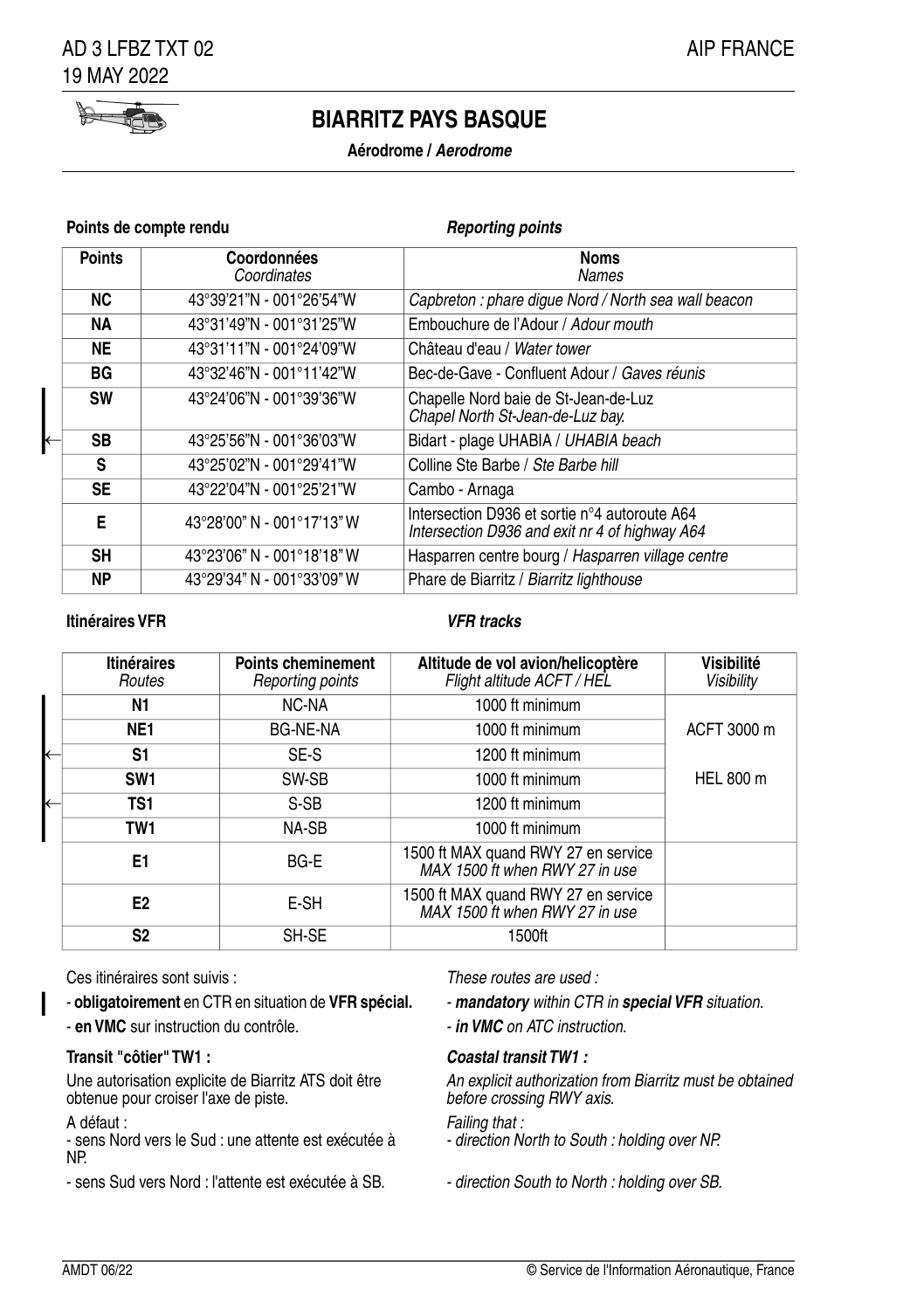

**Aérodrome / Aerodrome**

| VFR spécial : minima MTO          |                                              | Special VFR : MTO minima        |                    |
|-----------------------------------|----------------------------------------------|---------------------------------|--------------------|
|                                   |                                              | Visibilité<br><b>Visibility</b> | Plafond<br>Ceiling |
| <b>Hélicoptères</b><br>helicopter | Départ et Arrivée<br>Departures and Arrivals | 800 m                           | 650 ft             |
|                                   | Tours de piste<br><b>RWY</b> pattern         | $3000 \; \text{m}$              | 1000 ft            |

#### **VFR de nuit Night VFR**

Consignes particulières :  $\qquad \qquad$  Special instructions :

en cas de panne radio, afficher transpondeur 7600, effectuer une verticale aérodrome à 1500 ft AAL avant intégration du circuit, surveiller l'axe d'approche finale, le clignotement momentané du balisage a valeur d'autorisation d'atterrir. -

#### **Equipement AD AD equipment**

Equipement de surveillance du trafic : AD équipé d'un radar secondaire (voir AD 1.0).

#### **Consignes particulières de radiocommunication Special radiocommunication instructions**

Procédures d'arrivée : 1er contact sur BIARRITZ INFO 119.175. Contacter 5 mn avant le survol des points d'entrée

Procédures de transit SIV BIARRITZ : 1er contact sur BIARRITZ INFO 119.175.

Panne de radiocommunication : and results and results and results and results and results and results and results and results and results and results and results and results and results and results and results and results

Afficher transpondeur 7600,

Si la panne survient après pénétration dans la CTR :

avant d'avoir reçu la clairance d'intégration dans la circulation d'aérodrome : se mettre en attente. -

Si possible contacter la TWR (n° d'urgence uniquement) au 05 59 22 43 92.

après avoir reçu la clairance d'entrée dans le circuit de piste : poursuivre son atterrissage comme indiqué dans la clairance. -

in the event of radio failure, squawk code 7600, fly overhead AD at 1500 ft AAL before entering the circuit, monitor final approach axes, momentary blinking of final approach lights is equivalent to landing clearance.

Traffic surveillance equipment : AD equipped with secondary radar display (see AD 1.0).

Arrival procedures :

1st contact on BIARRITZ INFO 119.175.

Aircraft bound for LFBZ must call 5 minutes before overflying entry points.

Transit procedures with BIARRITZ FIS : 1st contact on BIARRITZ INFO 119.175.

Squawk code 7600,

If failure occurs after entering CTR :

- before receiving the entry clearance in the AD pattern : perform a holding.

If possible contact TWR 05 59 22 43 92 (emergency  $n$ *imber only*).

Sinon quitter la CTR dès que possible. Failing that, exit CTR as soon as possible.

after receiving traffic pattern integration clearance : proceed with landing as cleared.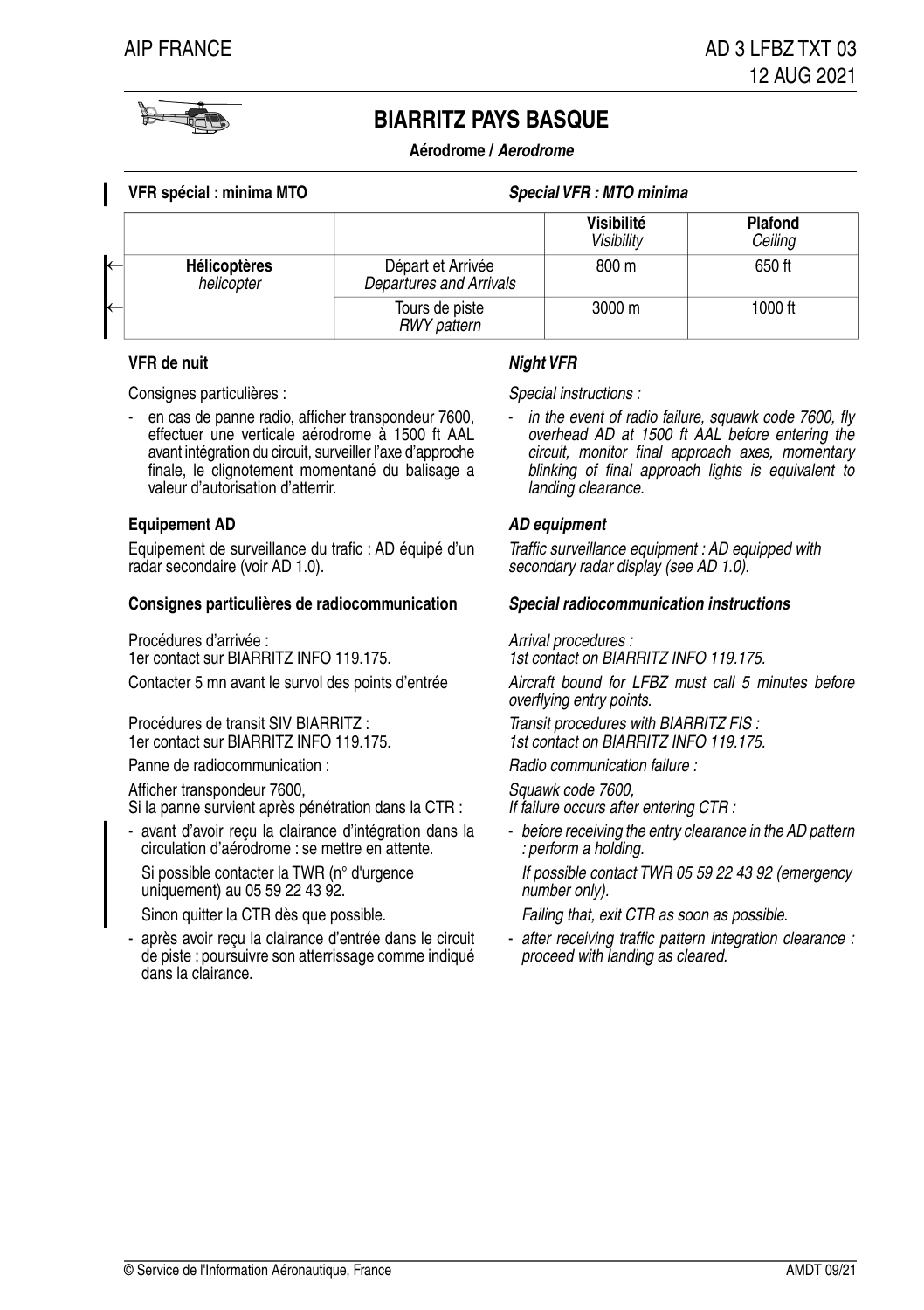$\blacktriangleright$ 

### **Aérodrome / Aerodrome**

#### **Informations diverses / Miscellaneous**

Horaires sauf indication contraire / Timetables unless otherwise specified UTC HIV ; HOR ETE : - 1 HR / UTC WIN ; SUM SKED : - 1 HR

- **1 - Situation / Location** : 1,5 km SE Biarritz (64-Pyrénées Atlantiques).
- TWR : LUN-DIM : 0530-2200. Prolongation au-delà de 2200 pour tout vol programmé, pour vols sanitaires **2 - ATS** : et pour tout trafic ayant obtenu l'autorisation préalable de la DSAC-SO et de l'exploitant AD. TWR : MON-SUN : 0530-2200. Extension after 2200 for all scheduled flights, sanitary flights and for all traffic which have got PPR from DSAC-SO and AD operator. Aéroport de BIARRITZ PAYS BASQUE BP 165 64204 Biarritz CEDEX TEL : 05 59 22 43 80 - FAX : 05 59 22 43 89.
- **3 - VFR de nuit / Night VFR** : Agréé / Approved.
- 4 Exploitant d'aérodrome / AD operator : Aéroport de Biarritz-Pays Basque 7, Esplanade de l'Europe - 64600 Anglet TEL : 05 59 43 83 83 - FAX : 05 59 43 83 86.
- **5 - CAA** : DSAC-SO (voir / see GEN).
- **6 - BRIA** : BORDEAUX (voir / see GEN).
- **7 - Préparation du vol / Flight preparation** : Acheminement FPL VFR / Addressing VFR FPL : voir / see GEN 12.
- **8 -** MET : VFR : voir / see GEN VAC ; IFR : voir / see AIP GEN 3.5 ; Station : LUN-DIM / MON-SUN : 0445-1700.
- **9 - Douanes / Customs** : O/R PN 24 HR FAX : 05 59 31 93 42.

**Police / Police :** 0430-2100 - TEL : 05 59 23 93 83.

- Carburants / Fuel : 100 LL\* JET A1. **10 - AVT** : ACFT sous contrat / ACFT under contract. Cartes de crédit / Credit cards : VISA, MASTERCARD, AMEX, BP, SIGNATURE. Paiement espèces / Cash payment : HOR : 0430-2100 - HN : O/R avant / before 2000.TEL : 05 59 23 62 49 - FAX : 05 59 23 62 88. \*AVT 100 LL : Automate uniquement avec carte de crédit BP. Pour HEL, accès à l'installation uniquement par roulage. Peut ne pas être assuré aux ACFT de plus de 13 m d'envergure. Autre moyen de paiement O/R au 05 59 23 62 49 ou à partir du téléphone disponible à la pompe. \*AVT 100 LL : Automatic dispenser only with BP credit card. For HEL, installation access only by taxiing. May not be provided to ACFT whose wingspan is greater than 13 m. Other means of payment O/R to 05 59 23 62 49 or from phone available at fuel pump.
- Niveau 7 / Level 7 : 0500-2200. HN niveau 5 ou 7 : PPR exploitant AD avant 1600 (ETE-HIV). HN level 5 or 7 : PPR from AD operator before 1600 (SUM-WIN). Niveau 8 : PPR exploitant AD PN 24 HR / Level 8 : PPR AD operator PN 24 HR. **11 - RFFS** :
- **12 - Péril animalier / Wildlife strike hazard** : Occasionnel / Random.
- **13 - Hangars pour aéronefs de passage / Transient aircraft hangars** : NIL.
- **14 - Réparations / Repairs** : NIL.
- **15 - ACB** : Basque TEL : 05 59 23 93 79.
- **16 - Transports / Transport** : Taxis, bus sur AD / Taxis, bus on AD.
- **17 - Hotels, restaurants / Hotels, restaurants** : À proximité / In the vicinity.